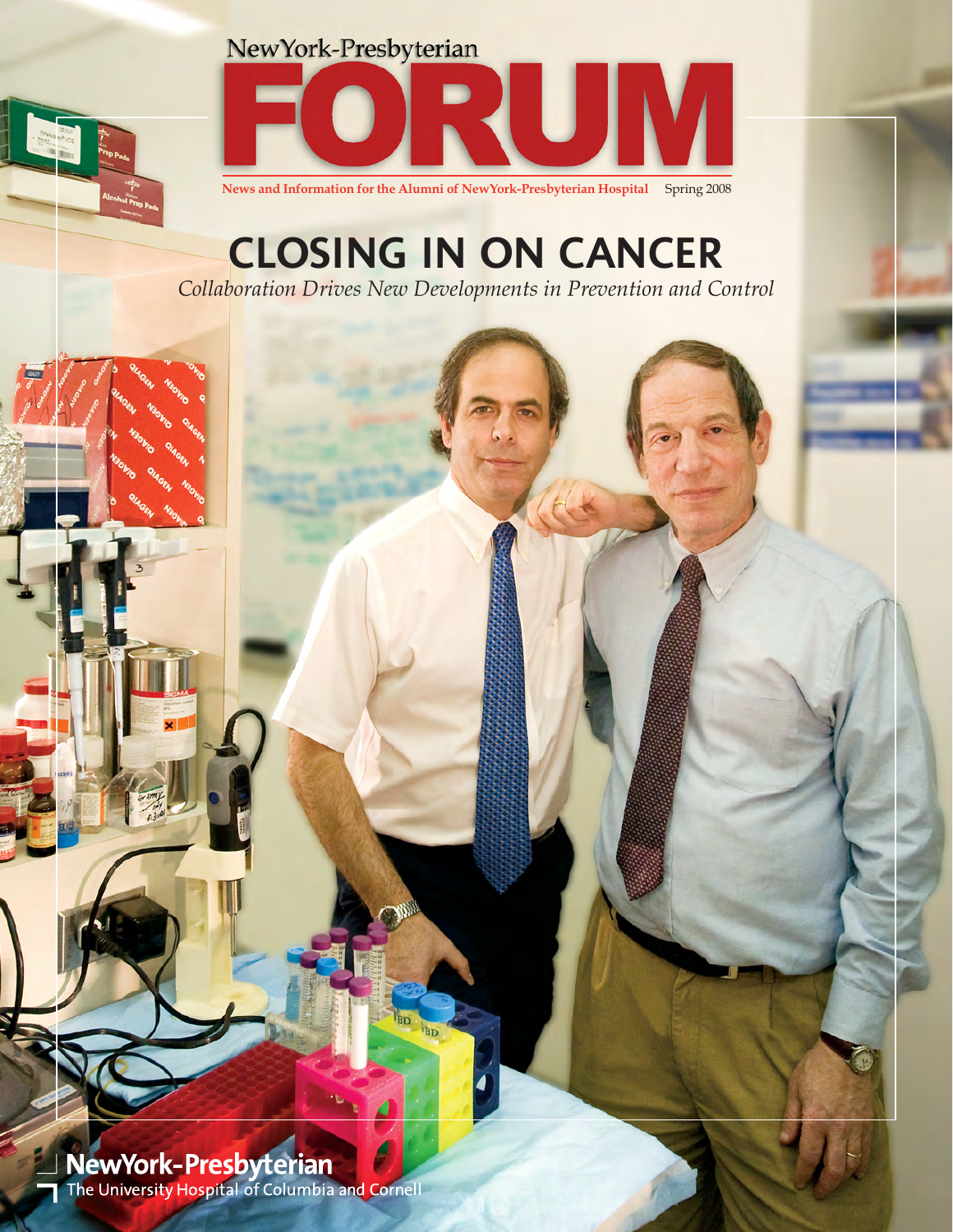Collaboration Drives New Developments in Prevention and Control

ptase

10112-01

*On the cover: Dr. Andrew J. Dannenberg and Dr. Alfred I. Neugut co-direct NewYork-Presbyterian Hospital's Cancer Prevention Program, which contributes—through basic and clinical research, screening and early detection programs, and education of physicians and the public—to advancing the understanding of causal relationships for specific cancers and to developing approaches that can lead to prevention on a global scale.* *Anatomy at Cornell University Medical College, pioneered the Pap test for the early detection of cervical cancer. It wasn't until the 1960s that the Pap test became widely accepted as an effective method of screening to reduce cervical cancer mortality. Another two decades passed before a virus was determined to be the cause. And nearly 80 years after Dr. Papanicolaou's original discovery, the Food and Drug Administration approved a vaccine to prevent women from developing the disease.* "The development of the Pap test provided a spring-

*In 1928, Dr. George N. Papanicolaou, a Professor of*

board for the eventual discovery of the link between human papillomavirus (HPV) and cervical cancer, which, in turn, provided a scientific platform for the development of a vaccine—a perfect illustration of how multiple scientific disciplines can work together to develop an effective approach to preventing cancer," says Andrew J. Dannenberg, MD, the Henry R. Erle, MD-Roberts Family Professor of Medicine at Weill Cornell Medical College and the recently appointed Director of the Cancer Center at NewYork-Presbyterian Hospital/Weill Cornell Medical

# CLOSING IN ON CANCER

Center. "HPV is now known to cause oropharyngeal cancer as well. Because this cancer affects males and females, it suggests there might be benefit to vaccinating boys, too."

Dr. Dannenberg and Alfred I. Neugut, MD, PhD, the Myron M. Studner Professor of Cancer Research in the Department of Medicine at NewYork-Presbyterian Hospital/Columbia University Medical Center and Professor of Epidemiology at Columbia's Mailman School of Public Health, as well as Associate Director for Population Sciences of the Herbert Irving Comprehensive Cancer Center, have made cancer prevention their life's work, and their job is far from over. Together, they co-direct NewYork-Presbyterian Hospital's Cancer Prevention Program, combining their expertise, as well as campus-specific faculty and resources, to make inroads in the challenging field of cancer prevention.

"When you include the work of the cancer centers of both campuses—what's pursued individually and also what's done together—the breadth of the Hospital's role in oncology becomes staggering," says Dr. Neugut.

In cancer prevention alone, multiple projects are underway, including chemoprevention studies with a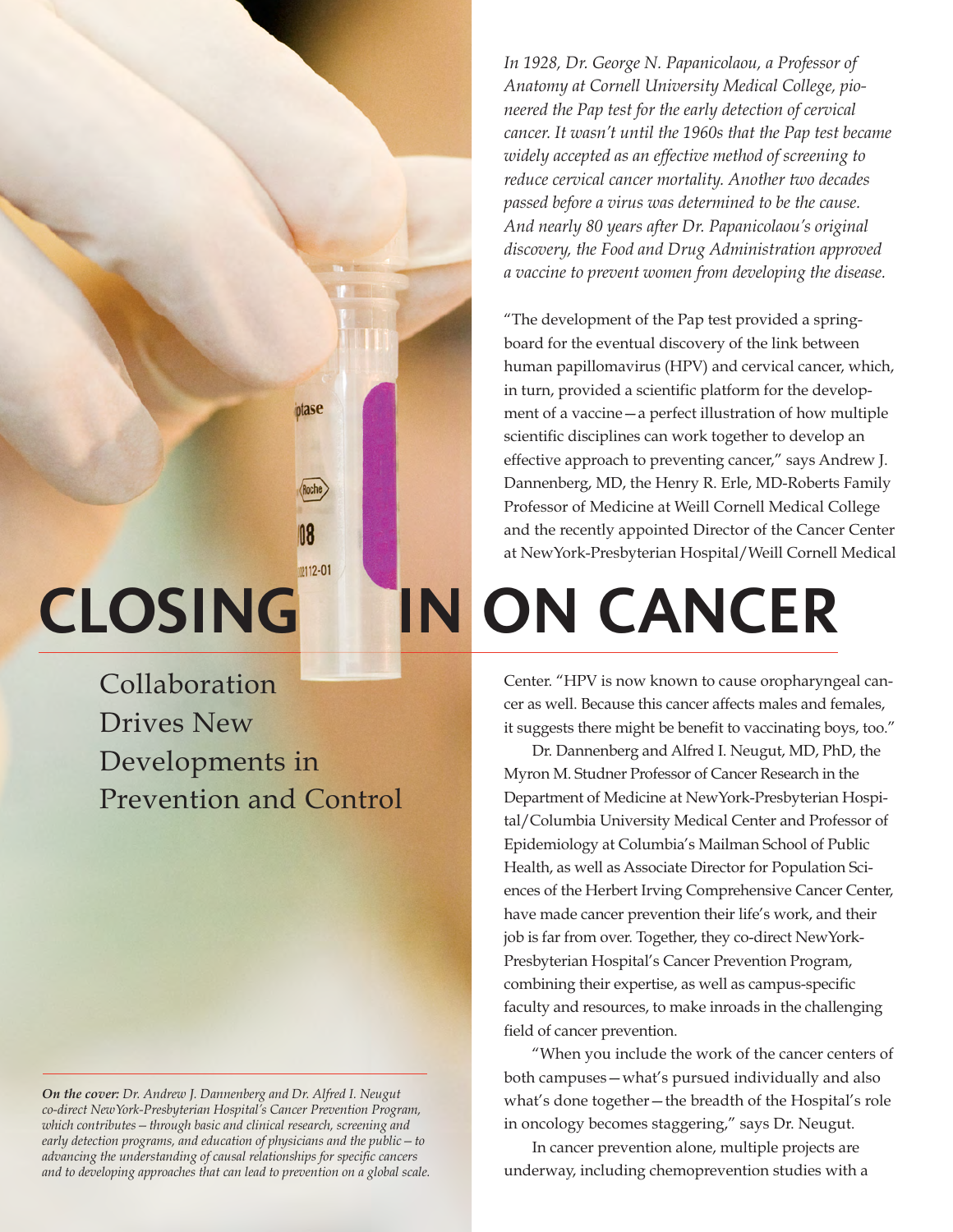

*In Dr. Dannenberg's lab, post-doctoral fellow Jessie Hou, PhD, is one of many researchers who work on studies that seek to uncover links between inflammation and the development of certain cancers. (At right) With a worldwide distribution,* Cancer Prevention*, a biannual newsletter co-edited by Drs. Neugut and Dannenberg, features articles and columns by contributing writers representing medicine, science, and advocates in the field. The newsletter archives and additional information on cancer prevention are available at www.nypcancerprevention.org.*



green tea derivative in both Barrett's esophagus and breast cancer, and with Vitamin D in the prevention of breast cancer. Other areas of interest include identifying genetic risk factors underlying breast and colon cancer, and evaluating the role of obesity and physical activity in the etiology and natural history of cancer.

Dr. Dannenberg and his colleagues are best known for their work in the lab on the inflammation-cancer connection, in particular, cyclooxygenase-derived prostaglandins, which are part of an inflammatory cascade. "One of the ways chronic infections appear to predispose to cancer is through inflammation," notes Dr. Dannenberg, who recently chaired the Scientific Program Committee for the sixth annual *Frontiers in Cancer Prevention Research* meeting of the American Association for Cancer Research (AACR). "There's an enormous interest worldwide in the connection between infections, inflammation and cancer. Although inflammation need not have an infectious etiology, causal links exist between chronic hepatitis B and C and hepatocellular cancer; Helicobacter pylori and gastric cancer and MALT lymphoma; HPV and cervical and oropharyngeal cancer; and schistosomiasis and bladder cancer, to name a few."

In fact, the link between infection and cancer is woefully underappreciated, according to Dr. Dannenberg. "Some 15 to 20 percent of the overall cancer burden is infectious in origin," he says, "and that number could be much larger because the role of infection in causing certain cancers remains undetermined. Chronic inflammation as a consequence of infection represents an important opportunity for targeted therapy to reduce the cancer burden."

This cancer burden due to infection is far greater in the developing world than that of the Western world, adds Dr. Dannenberg, who spoke on *Chronic Inflammation: A* *Global Opportunity for Cancer Prevention* in his opening address of the AACR meeting. "Outstanding science cannot triumph without an effective global health policy, one that would improve vaccine implementation in the developing world through needle-less vaccinations, no need for refrigeration, reduced cost, and fewer doses required."

Here in the United States, Dr. Neugut has a particular interest in quality of care issues in colon and breast cancer, looking at who gets treated and the quality of treatment they receive. "Are there racial or ethnic disparities?" asks Dr. Neugut. "Are the elderly under treated? What is the impact on survival? Educating both physicians and the general public about screening services available is critical in order to improve access to underserved populations." These services include a large New York State-funded colorectal cancer screening program for indigent populations; a Manhattan-based mammography screening program also for the uninsured or poorly insured; and a State-funded tobacco cessation program.

"Andy and I have a really good relationship and that shows in our programs," says Dr. Neugut. It is also evident in their development of the first national newsletter on cancer prevention, which debuted in the spring of 2003, with 10 issues published to date. *Cancer Prevention* features articles by nationally recognized leaders writing on developments in the field, news from the National Cancer Institute, and discussions on tough issues facing clinicians and researchers.

"The war against cancer hasn't been won, and we will work extremely hard not only to develop new treatments, but to also use scientific discovery to enhance cancer prevention efforts," says Dr. Dannenberg. "I have to tell you, I'm never bored...though I'm frequently tired."  $\Box$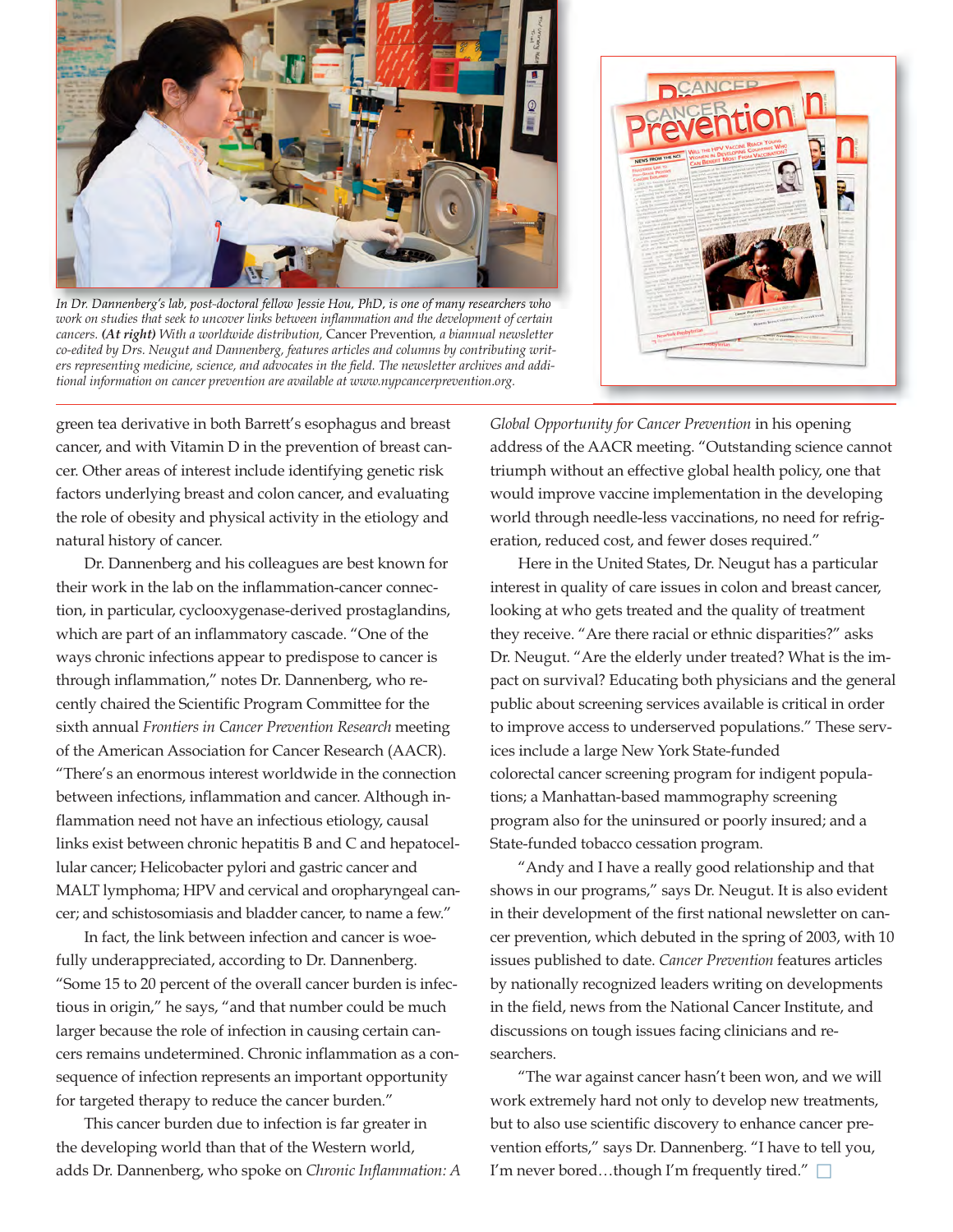# **NEWS AND NOTES**

### 1960s

**James C. Shelburne, MD 1966** *Residencies, Internal Medicine and Cardiology, Columbia-Presbyterian Medical Center* "After completing my residencies, I spent the next two years at the Peter Bent Brigham Hospital in Boston as a cardiology fellow, one year as Director of the Cath Lab at UCLA and then six years in the same post at the University of Pennsylvania. From 1976 to 1980 I was the Director of Cardiology at Hoag Hospital in Newport Beach, California. I spent the next two years as Director of Cardiology at the American Hospital in Paris. From 1982 to 2004 I was in private practice here in Newport Beach, where I retired in 2004."

### 1970s

**Richard Thorner, MD 1974** *Residency, Internal Medicine, Columbia-Presbyterian Medical Center* "After a fellowship at the University of Pennsylvania, I settled in San Antonio, Texas, in 1978. I am now the senior member of a nine-person infectious diseases group. A 39th anniversary is approaching with my wife Alice, who supported me during the time at Columbia. I have two grown daughters living in Alexandria, Virginia, with husbands and three grandkids. And we're off to Costa Rica soon with Leon Dragon, MD (House Officer with us '71-'73) and wives to celebrate our 240th birthday!"

**Robert A. Harvey, MD, FACS 1977** *Residency, Plastic Surgery, New York Hospital-Cornell Medical Center* "Following my residency, I moved to San Francisco and began my plastic surgery practice. I currently work full-time performing aesthetic plastic surgery, and I am also the Chairman of the Department of Surgery at Saint Francis Memorial Hospital in San Francisco. My daughter Morgan is a freshman at Barnard College, and she hopes to attend medical school."

**Kenneth Bromberg, MD, FAAP, FIDSA 1978** *Residency, Pediatrics, New York Hospital-Cornell Medical Center* Dr. Bromberg went on to complete a fellowship in infectious diseases at Brown University. He is currently Chairman of Pediatrics at The Brooklyn Hospital Center where he has been for the last four years, and Professor of Pediatrics at Weill Cornell Medical College. Prior to that he was at Downstate Medical Center for 23 years. Over the last few years Dr. Bromberg has invited his fellow graduates to grand rounds, and he asks that any residents or fellows from the 1970s contact him if they want to give grand rounds or to just say hello.

**Alethea Hsu, MD 1978** *Residency, Physical Medicine and Rehabilitation, New York Hospital-Cornell Medical Center* "I have been the Medical Director of the Rehabilitation Department at Garfield Medical Center in Monterey Park, California, since 1986. Along the way I got into the real estate development business and am

### **Kenneth L. Edelson, MD**

**1978** *Residency, Dermatology, New York Hospital-Cornell Medical Center* For the past 30 years, Dr. Edelson has maintained a practice on the Upper East Side of Manhattan. "At the same time, I have the notable honor of being the actor who has been in more Woody Allen films than any other actor—12 movies, including the current *Cassandra's Dream*, which was filmed in London," says Dr. Edelson



(far right in photo). Friends for the past 20 years, he first treated Mr. Allen for a dermatological issue. "When he was leaving the office, he turned around and said, 'Dr. Edelson, you are a very funny guy. I think I will put you in my next film'....and the rest is history," says Dr. Edelson, who describes his roles as "cameo appearances with funny lines that are often ad libbed." His characters have included a Christmas party guest in *Alice* (1990); a doctor in *Husbands and Wives* (1992), "Ken," a friend of Woody in *Mighty Aphrodite* (1995); and a rabbi in *Celebrity* (1998). Throughout the years he has enjoyed meeting many celebrities, including Billy Crystal, Will Ferrell, and Robin Williams. "On the set of *Deconstructing Harry*, the stars treated me like a celebrity because I'm Woody's doctor," he says. "They got free skin advice and I got free acting advice." Adds Dr. Edelson, "Acting is a real diversion and very enjoyable. It's truly an avenue to express myself and be in a different role than my normal everyday life in medicine."

currently developing a shopping center in Irvine, California. Please see www.diamondjamboree.com. I really enjoy my double career."

### 1980s

**Hal Gutstein, MD 1981** *Residency, Neurology, New York Hospital-Cornell Medical Center* After 24 years practicing in the Bronx, Dr. Gutstein, Clinical Assistant Professor of Neurology, New York University School of Medicine, is now senior attending neurologist specializing in the care of patients with multiple sclerosis at Hospital for Joint Diseases/MS Care Center. In this position, Dr. Gutstein is involved with patient care, consortium clinical research, drug trials, and teaching. "My training under the tutelage of Drs. Fred Plum and Jerome Posner, etc. continues to resonate with me for the benefit of patients, staff, and students," says Dr. Gutstein.

**Howard J. Birenbaum, MD 1983** *Residency, Pediatrics, and Fellowship, Neonatal-Perinatal Medicine, New York Hospital-Cornell Medical Center* Dr. Birenbaum directs a 30-bed Level III B Neonatal Intensive Care Unit at Greater Baltimore Medical Center. He presented a poster at the Pediatric Academic Societies meeting in Toronto last May on a quality improvement initiative to reduce chronic lung disease in premature infants. He and his wife Debra reside in Owings Mills, Maryland, and are the proud grandparents of Samantha, two. Their children are Robert, an attorney; Lauren, a vice president with Citigroup in New York; and Daniel, a mechanical engineer. Contact Dr. Birenbaum at hbirenba@gbmc.org.

**George Szreniawski, MD 1984** *Residency and Fellowship, Anesthesia, Columbia-Presbyterian Medical Center* "I was also known at CPMC as 'Dr. George.' After graduation I spent 16 years in Syracuse, New York, as Director of Obstetric Anesthesia at Crouse Hospital and Upstate Medical Center. Now I am partially retired and live in Chappaqua, New York. I am doing parttime anesthesia at Westchester Medical Center Valhalla. My only daughter Eva Szreniawski-Hessert is also a graduate of the anesthesia program at NewYork-Presbyterian/Columbia and an attending anesthesiologist at Hackensack University Hospital in New Jersey. We have three grandsons and they frequently visit my wife Helen and me."

**Clarence L. Young, MD 1984** *Residency, Internal Medicine, Columbia-Presbyterian Medical Center* "I am currently Vice President, Drug Development, and Chief Medical Officer at Protez Pharmaceuticals, a specialty pharmaceutical company in Malvern, Pennsylvania, that focuses on the discovery and development of antibiotics to treat multi-resistant infections in hospitalized patients. I joined Protez after 12 years at GlaxoSmithKline where I held variety of positions, the last five years as Head of Clinical Development for Anti-Infectives. I live with my wife and stepdaughter about 35 miles west of Philadelphia on the edges of civilization west of Valley Forge and within striking distance of the city."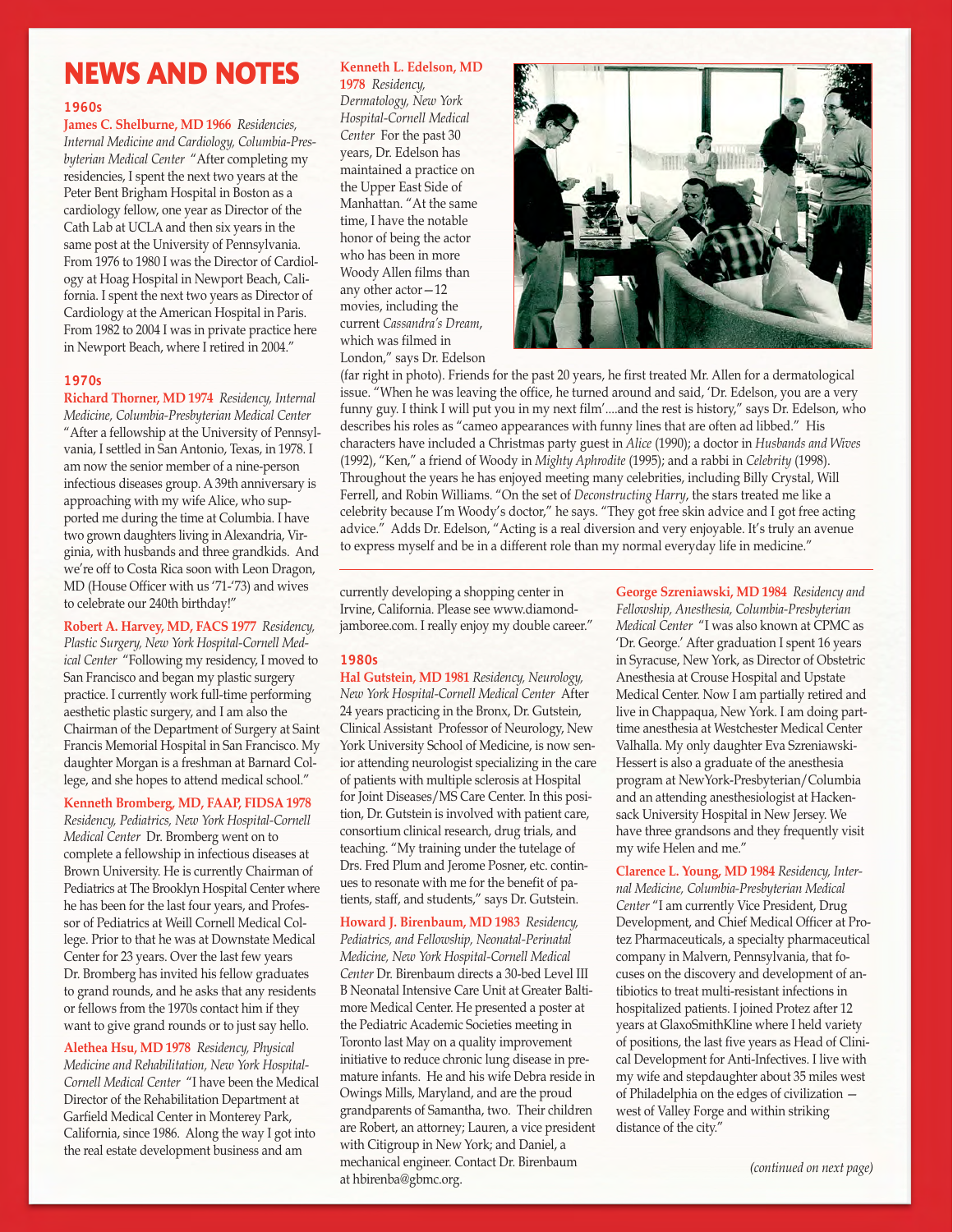### **NEWS AND NOTES** *continued*

**Roy L. Silverstein, MD 1985** *Residency, Internal Medicine, Fellowship, Hematology/Oncology, New York Hospital-Cornell Medical Center* Dr. Silverstein is Chairman of the Department of Cell Biology, Vice Chair of Translational Research at the Lerner Research Institute, and Professor of Molecular Medicine at the Cleveland Clinic Lerner College of Medicine. Dr. Silverstein, who is the Jan Bleeksma Endowed Chair in Vascular Biology, is the principal investigator on two large NIH research grants: Specialized Center for Clinically Oriented Research in Thrombosis — "Molecular Determinants of Arterial Thrombosis," and an NIH Program Project on "Role of Oxidized Phospholipids in Pathobiology." He is also the named editor of *The Hematologist*, a research newsletter published by the American Society of Hematology (effective 1/09).

### 1990s

### **Joseph S. Cervia, MD, FACP, FAAP 1990**

*Fellowship, Infectious Diseases, New York Hospital-Cornell Medical Center* Dr. Cervia is currently Clinical Professor of Medicine and Pediatrics at the Albert Einstein College of Medicine in New York and Medical Director and Senior Vice President for Pall Corporation. Previously, Dr. Cervia joined the faculty of the State University of New York, Stony Brook School of Medicine as Assistant Professor, and served as Director of the Pediatric-Maternal HIV service at Nassau County Medical Center (1990-1992). He then served as Director of the Program for Children with AIDS at New York Hospital and Principal Investigator of the NIH-sponsored Pediatric AIDS Clinical Trials Unit (1992-1999). In 1999, Dr. Cervia established the Comprehensive HIV Care and Research Center at Long Island Jewish Medical Center. Dr. Cervia and his wife, Denise Blumberg, MD, make their home in Roslyn, New York, with children David, Lisa, and Michael.

### **Michele David, MD, MBA, MPH 1991** *Resi-*

*dency, Internal Medicine, Columbia-Presbyterian Medical Center* Dr. David is Director of Community Health Programs at Boston University Medical Center for Excellence in Women's Health, Co-Director of the Haitian Health Institute at Boston Medical Center, an Assistant Professor of Medicine at the Boston University School of Medicine, and a staff physician with the Women's Health Group. Dr. David is an active public health researcher and community educator. She was awarded a physician advocacy fellowship by the Institute on Medicine as a Profession at Columbia University College of Physicians and Surgeons. In 2007, she was appointed by Governor Deval Patrick to the Massachusetts Public Health Council. Dr. David was awarded a Leadership Award by the Association of Haitian Physicians Abroad. Dr. David is also a creator of fine art quilts, which have been exhibited in museums, galleries, and featured in books, magazines and HGTV television. Her designs can be found at www.creole-creations.com.

**Steven Grinspoon, MD 1992** *Residency, Internal Medicine, Columbia-Presbyterian Medical Center* Dr. Grinspoon is Professor of Medicine at Harvard Medical School, as well as Director, Massachusetts General Hospital Program in Nutritional Metabolism, and Clinical Director, Neuroendocrine Clinical Center.

**Jacqueline W. Muller, MD 1993** *Residency, Ophthalmology, New York Hospital-Cornell Medical Center* "After completing a fellowship in cornea and refractive surgery I started my private practice. It took years to purchase and renovate my own office, but it was well worth it. My new office opened one year ago and is very comfortable and high tech. My practice focuses on laser vision correction and the diagnosis and treatment of dry eye. I have been an attending in the Department of Ophthalmology at NewYork-Presbyterian Hospital/Weill Cornell Medical Center since 1993 and hope to always be there. I feel incredibly fortunate to be in the company of the best and the brightest minds in medicine and surgery. Regarding my personal life, I have a wonderful husband, two healthy children and several domestic animals."

**Lilli B. Link, MD, MS 1997** *Residency, Internal Medicine, NewYork-Presbyterian Hospital/Columbia University Medical Center* "I am currently doing integrative nutritional counseling on the Upper West Side of Manhattan. I work with patients who have serious illnesses or who are trying to improve their health."

**Pamela Smith, MD 1998** *Residency, Psychiatry, NewYork-Presbyterian Hospital/Columbia University Medical Center* Dr. Smith is currently an independent consultant in psychiatry and President of the non-profit organization, Psychiatrists Without Borders. Previously, she served for five years on the medical staff and faculty of the UCLA Medical School as an Assistant Clinical Professor in Psychiatry. She went on to work in international humanitarian aid providing mental health support to people living with HIV/AIDS in Uganda, to survivors of the tsunami in Indonesia and Sri Lanka, and to refugees of the conflict in Darfur, Sudan. Dr. Smith has participated in coordinating projects with organizations and agencies including the AIDS Healthcare Foundation International Medical Corps, World Health Organization, UNICEF, and United Nations High Commission for Refugees. In addition, she has served on the peer review panel of the United Nations/Inter-Agency Standing Committee Mental Health Task Force developing international guidelines for mental health interventions during emergency disaster relief.

**Leah Klinger, MD 1999** *Internal Medicine, NewYork-Presbyterian Hospital/Columbia University Medical Center* Following graduation, Dr. Klinger moved to San Francisco and works as an internist at Kaiser Permanente.

**Ngozi Okesie, MD 1999** *Clinical Fellowship and Research Fellowship, Adolescent Medicine, NewYork-Presbyterian Hospital/Columbia University Medical Center* "For eight years I worked at Saint Vincent's Westchester in the outpatient clinic before joining Columbia University's counseling center in July 2007. I am enjoying my time there. I currently live with my husband and two sons in Northern Westchester."

### 2000s

**David T. Chang, MD, FACS 2000** *Residencies, General Surgery and Urology, NewYork-Presbyterian Hospital/Columbia University Medical Center* "I've been appointed Chief of Urology at St. Joseph's Regional Medical Center in Paterson, New Jersey, and have been selected to serve on the QualCare Quality Management Committee as a representative of the North Jersey IPA."

**Merle Myerson, MD, EdD, FACC 2001** *Fellowship, Cardiology, NewYork-Presbyterian Hospital/ Columbia University Medical Center* Dr. Myerson is presently Director, St. Luke's-Roosevelt Hospital Center Cardiovascular Disease Prevention Program. She is also Adjunct Assistant Professor, Epidemiology, Mailman School of Public Health of Columbia University.

**Nina Eisenberg Katz, MD 2005** *Fellowship, Child and Adolescent Psychiatry, NewYork-Presbyterian Hospital/Weill Cornell Medical Center* "I am currently a clinical instructor at Stanford University, working as the psychiatry attending on a medical stabilization unit for adolescents with eating disorders. I married Josh Kirz, a psychologist at Stanford, in December 2006."

**Timothy Lo, MD, MPH 2005** *Residency, Neurology, NewYork-Presbyterian Hospital/Columbia University Medical Center, Neurological Institute* "Following my neurology residency, I married Catherine Leung in Jamaica in July 2005 and then moved to Berkeley, California, to attend a one-year MPH program in Epidemiology at the University of California. In July 2006, I started a one-year clinical fellowship in Pain Medicine in the Department of Anesthesiology and Critical Care at Massachusetts General Hospital in Boston. In June 2007, I moved back to California and am presently in private practice in Oakland-Berkeley practicing a combination of acupuncture, pain management, and neurology."

## New York-Presbyterian ORU

**Spring 2008 Vol. 2, No. 1**

*NewYork-Presbyterian Forum is published quarterly for former residents and fellows of NewYork-Presbyterian Hospital/Columbia University Medical Center and NewYork-Presbyterian Hospital/Weill Cornell Medical Center. Please send your news to: Richard S. Liebowitz, MD, MHSc, Vice President, Medical Affairs, rsl9002@nyp.org*